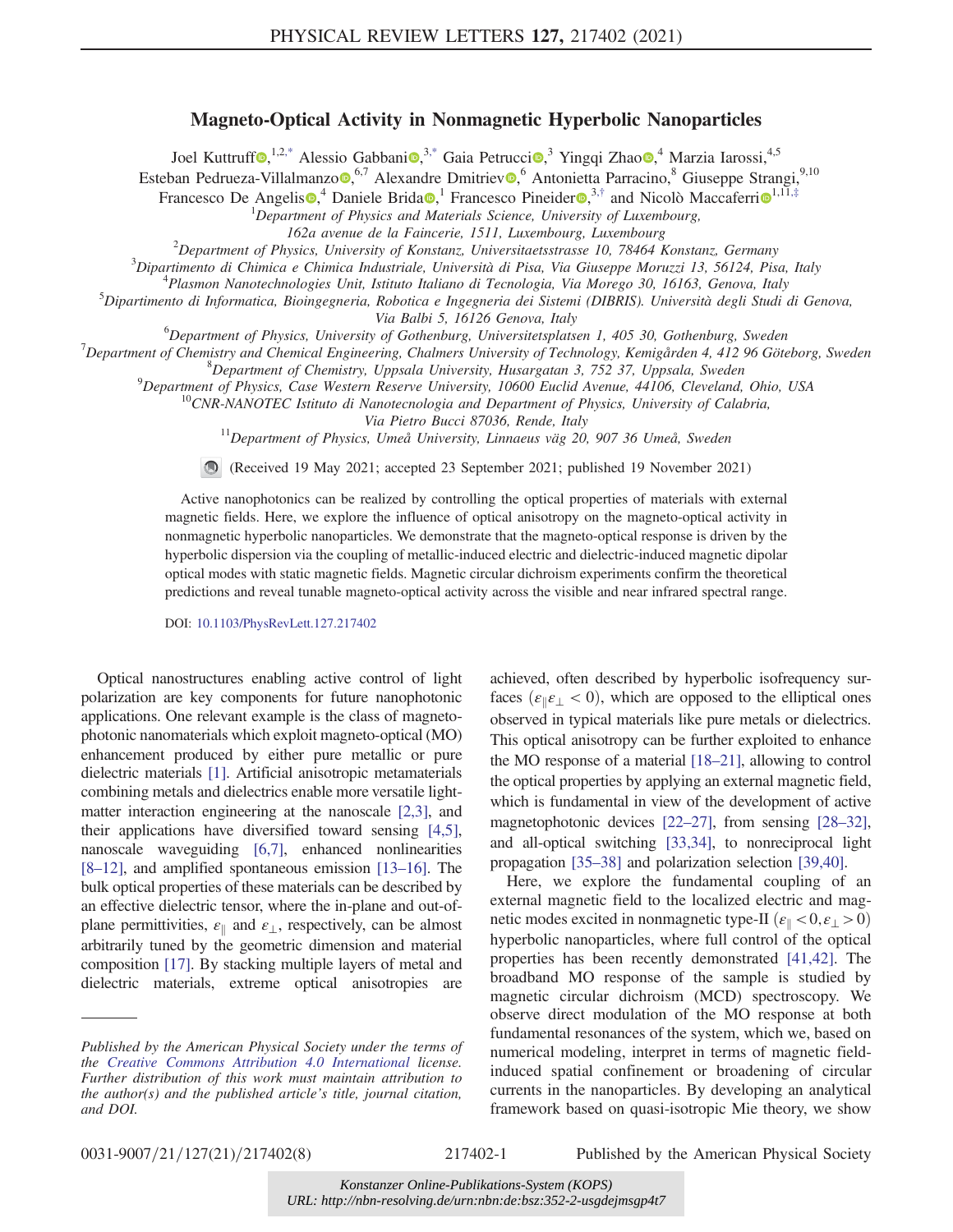that the MO response can be fundamentally described on the single particle level by considering the coupling of dipolar resonances to a static magnetic field.

Disk-shaped hyperbolic nanoparticles with a nominal diameter of 250 nm were fabricated on fused silica substrates using hole-mask colloidal lithography [\[43](#page-6-9)] (see Supplemental Material [\[44](#page-6-10)]). Two types of hybrid nanoparticles were prepared, in which the dielectric material is varied between  $TiO<sub>2</sub>$  and  $SiO<sub>2</sub>$  to allow for tuning of the fundamental absorption resonance [[41\]](#page-6-7). Five alternating layers of Au (10 nm each) and of the dielectric material (20 nm each) were deposited. A SEM image of the  $Au/TiO<sub>2</sub>$  sample is shown in the inset of Fig. [1\(a\)](#page-1-0), alongside with the experimentally obtained optical extinction. Two peaks are clearly visible in the extinction spectrum, at  $\lambda \sim 1000$  nm and  $\lambda \sim 1600$  nm. Since the nanoparticles are randomly distributed, we do not expect any collective effect and can consider the measured extinction as the average optical response of a single nanoparticle. The unusual optical properties of these nanoparticles can be described by an effective medium theory, where the anisotropy is represented by an in-plane permittivity  $\varepsilon_{\parallel}$  and an out-of-plane permittivity  $\varepsilon_{\perp}$ . These can be expressed as [[17\]](#page-5-10)

<span id="page-1-1"></span>
$$
\varepsilon_{\parallel} = \frac{t_m \varepsilon_m + t_d \varepsilon_d}{t_m + t_d},\tag{1}
$$

$$
\varepsilon_{\perp} = \frac{\varepsilon_m \varepsilon_d (t_m + t_d)}{t_m \varepsilon_d + t_d \varepsilon_m},\tag{2}
$$

<span id="page-1-2"></span>where  $t_{m(d)}$  is the thickness and  $\varepsilon_{m(d)}$  is the permittivity of the metal (dielectric). The dispersion of the permittivity is shown as a function of the wavelength in the inset of Fig. [1\(b\).](#page-1-0) For  $\lambda > 500 \text{ nm}, \varepsilon_{\perp}$  is positive (dielectriclike response) while  $\varepsilon_{\parallel}$  is negative (metal-like response), corresponding to a type-II hyperbolic dispersion relation. To validate our approach,

<span id="page-1-0"></span>

FIG. 1. (a) Experimental extinction spectrum of the  $Au/TiO<sub>2</sub>$ hyperbolic nanoparticle metasurface. Insets are a sketch of the geometry (top left) and a SEM image of the sample (top right, scale bar is 400 nm). (b) Numerically obtained extinction spectra calculated based on the real structure (layer by layer, solid line) and using an effective medium theory (EMT, dashed line). Inset shows the real parts of the in-plane (blue) and out-of-plane (red) permittivities used in the EMT approach. For  $\lambda > 500$  nm, the system shows type-II hyperbolic dispersion (type-II HMM), as indicated in the figure (gray shaded area).

full-wave numerical simulations have been performed using tabulated permittivity values for gold [[45\]](#page-6-11) (see also Supplemental Material [\[44\]](#page-6-10)). First, the optical extinction was calculated considering the real structure with alternating layers [solid line in Fig. [1\(b\)\]](#page-1-0). Afterward, we considered a homogenized structure described by an anisotropic hyperbolic effective permittivity as expressed in Eqs. [\(1\)](#page-1-1) and [\(2\)](#page-1-2) [dashed line in Fig. [1\(b\)\]](#page-1-0). The resulting spectra are in excellent agreement and describe well the experimentally measured extinction, demonstrating that the physical origin of these modes lays on the hyperbolic nature of the system. It is worth noticing that the high energy plasmon decays mainly radiatively, while the low-energy plasmon decays mainly nonradiatively, as can be seen in Supplemental Material, Fig. 1, thanks to the ability of these architectures to separately tune both decay channels, in contrast with conventional plasmonic architectures [cf. plain gold nanodisks, Supplemental Material, Fig. 2(a)].

When a magnetic field is applied, the moving charges undergo a Lorentz force  $\mathbf{F}_L = q(\mathbf{v} \times \mathbf{B})$ , oriented perpendicularly to the magnetic field and the trajectory of the charges. In this case, when a static field  $H$  is applied along, for instance, the  $z$  direction (out of plane), the symmetry of the dielectric function is broken, leading to nonzero off-diagonal components of the permittivity  $\hat{\varepsilon}$  [\[50\]](#page-6-12), i.e.,

<span id="page-1-4"></span><span id="page-1-3"></span>

FIG. 2. (a)–(c) Calculated current density  $\mathbf{j}$  (white arrows) at the low-energy resonance for zero magnetic field (a), magnetically induced change of current  $\Delta j_{\text{MO}}$  (b), and Lorentz force calculated as cross product of j and the unit vector in direction of  $H$  (c). The absolute value of  $j$  is color coded for all three cases. (d) Circular dichroism effect in terms of spatial confinement or broadening of circular modes. (e),(f) Induced relative change of current density  $\Delta j / j$  (color coded) for opposite helicity of the incoming electric field, as sketched in the plot. Black arrows show the gradient of  $\Delta j/j$  and display the induced spatial broadening or confinement of the circular plasmonic motion.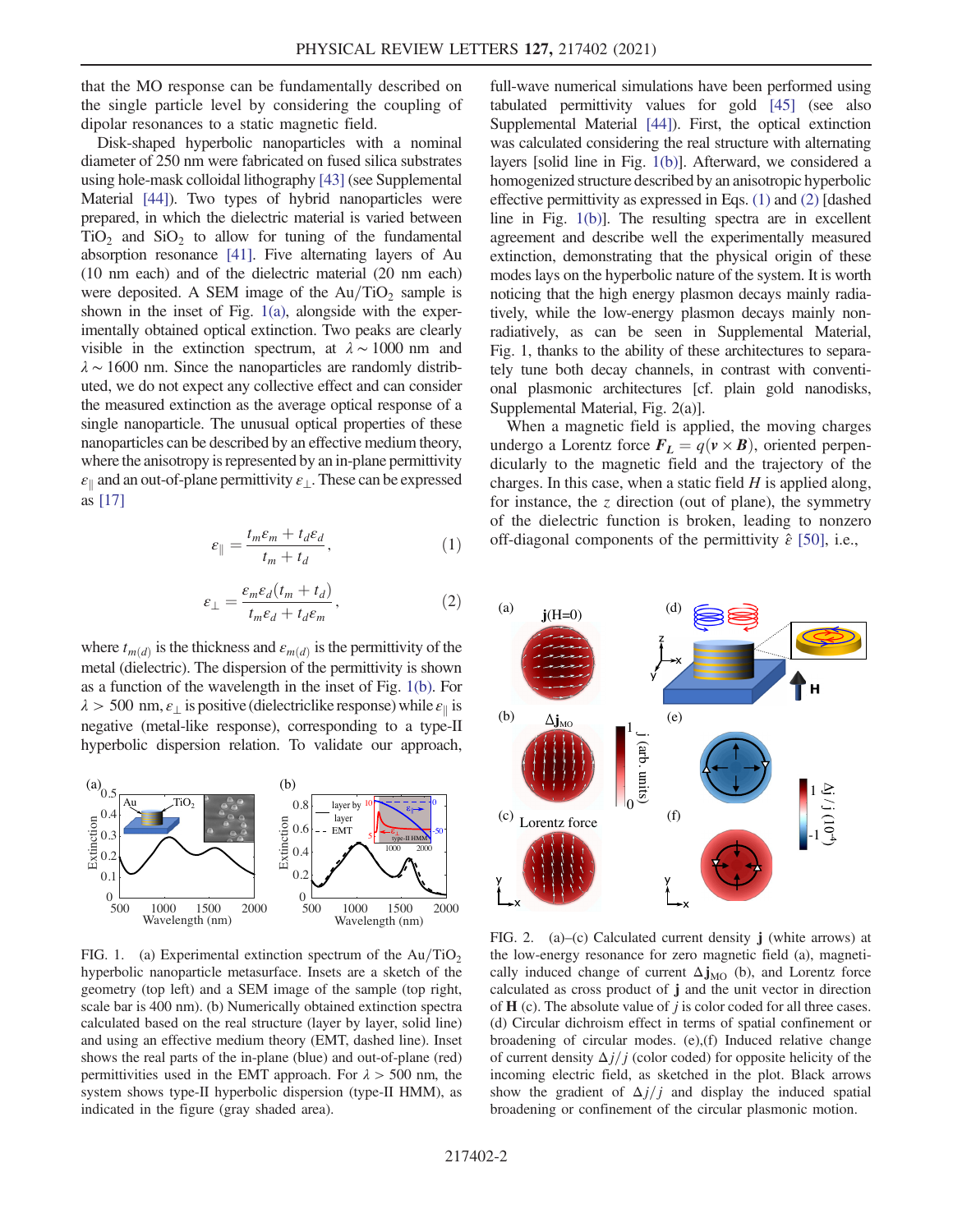$$
\hat{\varepsilon} = \begin{pmatrix} \varepsilon_{xx} & \varepsilon_{\text{MO}} & 0 \\ -\varepsilon_{\text{MO}} & \varepsilon_{yy} & 0 \\ 0 & 0 & \varepsilon_{zz} \end{pmatrix} . \tag{3}
$$

The nondiagonal MO term  $\varepsilon_{\text{MO}}$  is generally very small for noble metals compared to ferromagnetic materials (we assume  $\varepsilon_{\text{MO}} = 10^{-4} + i10^{-3}$ , valid for Au at 1 T, whereas  $\varepsilon_{\text{MO}} = 1 + i0.1$  for Co [[50](#page-6-12)]). However, nanoscale design of bulk materials can drastically alter the MO properties due to the presence of plasmon resonances, leading to an enhanced MO response [\[50](#page-6-12)–[52\]](#page-6-13). The MO coupling is particularly interesting in the context of circularly polarized light, where dichroism is induced by the applied magnetic field in systems that otherwise exhibit rotational symmetry in the propagation direction of the incoming light [[26](#page-5-16)]. When a static magnetic field is applied along the propagation direction, the degeneracy of left- and right-handed modes is lifted due to the off-diagonal coupling term in Eq. [\(3\),](#page-1-3) which is observable by a derivativelike spectral shape of the MCD signal. In conventional plasmonic nanomaterials, this magnetically induced mode splitting is observed at the fundamental electric dipole resonance (as shown for plain gold nanodisks in Supplemental Material, Fig. 2) [\[26](#page-5-16)[,27\]](#page-5-14). Here, by considering the coupling of the charges with the magnetic field, we predict MCD also at the low-energy magnetic dipole mode, which is related to the dielectric nature of the system, hence rendering this resonance magnetoactive and thereby enriching the versatility of the anisotropic system in view of active functionalities. We numerically assess the induced changes in the current density inside a single nanoparticle due to the interaction with an external magnetic field. All quantities are evaluated inside the topmost gold layer of the structure, which is resonantly excited at the low-energy magnetic dipole mode. For this case, the numerically calculated current density **j** at magnetic field  $H = 0$  is shown as white arrows in Fig. [2\(a\)](#page-1-4) for one phase of the incoming electric field together with the absolute value of the current density  $j$  (color coded). Because of the MO coupling in the gold layers, when a static magnetic field is applied in positive or negative z direction  $(H$  and  $-H$ , respectively), we expect a magnetic-field dependent change in the current,  $\Delta \dot{\mathbf{j}}_{\text{MO}} = \frac{1}{2} [\dot{\mathbf{j}}(+H) - \dot{\mathbf{j}}(-H)]$  [Fig. [2\(b\)\]](#page-1-4). Further, we directly compute the Lorentz force acting on the charges as the cross product of the current density and the magnetic field [Fig. [2\(c\)](#page-1-4)]. Indeed, the change in current density  $\Delta j_{\text{MO}}$ follows well the direction of this force, as can be seen by comparing Figs. [2\(b\)](#page-1-4) and [2\(c\)](#page-1-4). One can notice orientation deviations of the arrows at the boundary of the particle, which is expected from the shape anisotropy of the system at its boundaries. An inversion of the magnetic field direction is topologically equivalent to a change in the helicity of the incoming light. Thus, for a fixed magnetic field and if averaged over one period of the electric field oscillation, following the sketch presented in Fig. [2\(d\),](#page-1-4) the magnetically induced force on the free charge carriers will lead to spatial confinement or broadening of the circular modes, strictly depending on the helicity of the incoming electric field. This is verified via the change in absolute (i.e., independent on the phase  $\varphi$ ) current density  $\Delta i$  in Figs. [2\(e\)](#page-1-4) and [2\(f\)](#page-1-4), and consequently results in a shift of the resonance frequency for opposite helicities (i.e., circular dichroism).

To experimentally probe the interaction of the circular modes with an external magnetic field, we use MCD spectroscopy [\[46](#page-6-14)[,47\]](#page-6-15) (see Supplemental Material [\[44\]](#page-6-10)). We define the MCD via the difference between two extinction spectra acquired using light with opposite helicity,  $E^+$  (left-handed circular polarization) and  $E^-$ (right-handed circular polarization) respectively, in the presence of an external magnetic field parallel to the incident light direction,

$$
MCD = \frac{E^+ - E^-}{E^+ + E^-}.
$$
 (4)

<span id="page-2-1"></span>Corresponding experimental MCD spectra for the  $Au/TiO<sub>2</sub>$  (red diamonds) and  $Au/SiO<sub>2</sub>$  (yellow circles) samples are shown in Fig. [3\(a\).](#page-2-0) A derivativelike spectral shape is clearly observed at the low and the high energy resonances for the  $Au/TiO<sub>2</sub>$  sample. Such line shape is consistent with the excitation of circular plasmonic modes in noble metal nanostructures with rotational symmetry in the plane of the incident electric field, as we show for plain gold nanodisks in Supplemental Material, Fig. 2. For the hyperbolic nanoparticles, the same line shape of the MCD spectrum is observed for both the electric and magnetic dipole modes, in agreement with the rationalization reported above, i.e., magnetically induced spatial confinement or broadening of circular currents in the nanoparticles upon circularly polarized light excitation (Fig. [2](#page-1-4)). Interchanging the dielectric layer with  $SiO<sub>2</sub>$  leads

<span id="page-2-0"></span>

FIG. 3. (a) Experimental MCD spectra for the hyperbolic nanoparticles made of the two Au/dielectric multilayers:  $5x[Au/TiO_2]$  (red diamonds) and  $5x[Au/SiO_2]$  (yellow circles) samples acquired at 1.4 T applied magnetic field. (b) Simulated MCD spectra using the extended effective medium approach, including a MO coupling term, of the two  $Au/di$ electric multilayers:  $5x[Au/TiO_2]$  (continuous line) and  $5x[Au/SiO_2]$ (dashed line).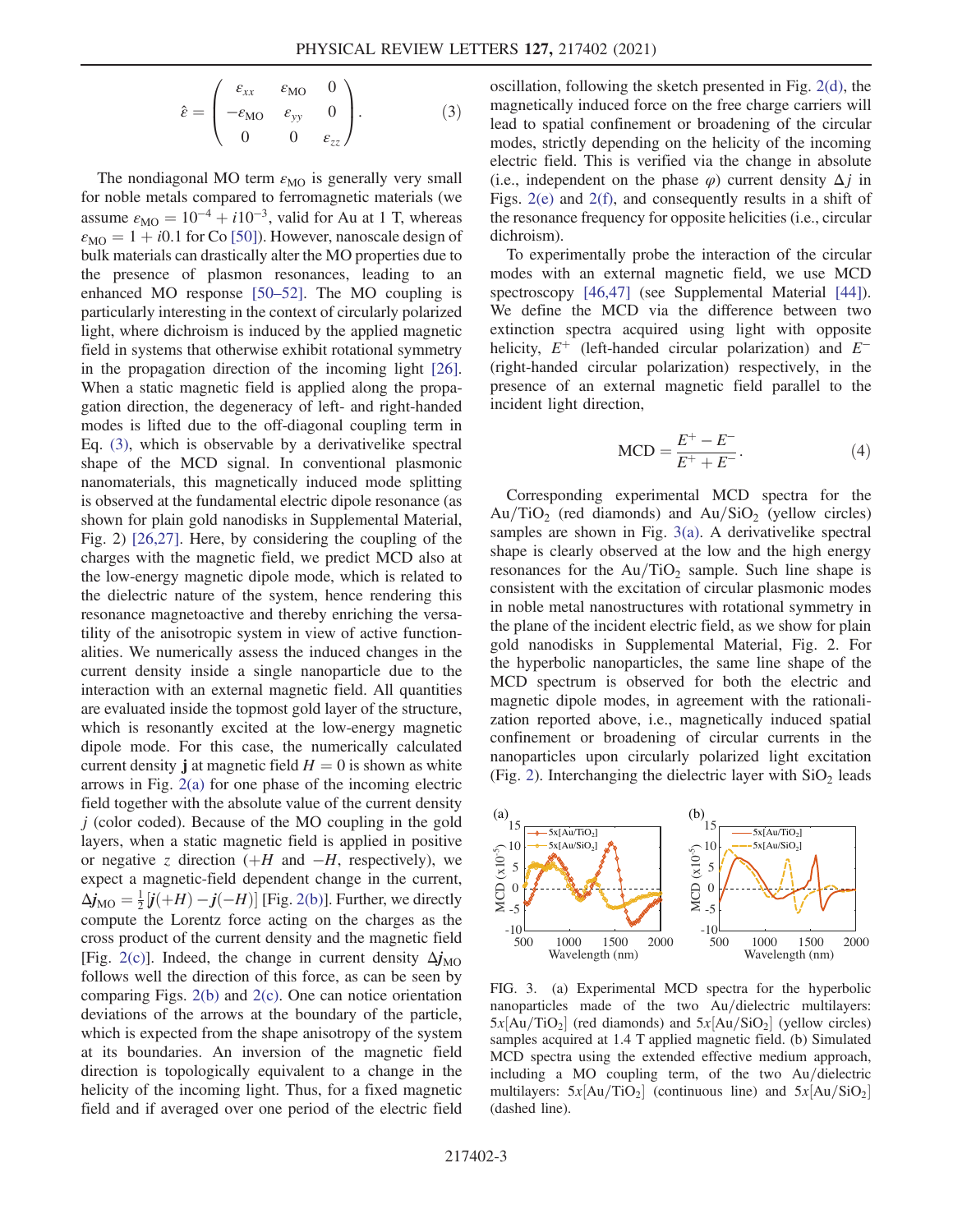to a strong blueshift of the low-energy resonance, shown by the yellow circles in Fig. [3\(a\)](#page-2-0) (see also Supplemental Material, Fig. 1).

To describe the MO properties of our system in the framework of an effective medium theory, Eqs. [\(1\)](#page-1-1) and [\(2\)](#page-1-2) are generalized as

$$
\hat{\varepsilon}_{\text{EMT}} = \begin{pmatrix} \varepsilon_{\parallel} & f * \varepsilon_{MO} & 0 \\ -f * \varepsilon_{MO} & \varepsilon_{\parallel} & 0 \\ 0 & 0 & \varepsilon_{\perp} \end{pmatrix}, \qquad (5)
$$

where the off-diagonal component due to the coupling with the external magnetic field is considered for gold, and  $f = 1/3$  is the volume fraction of gold in the nanoparticle. Separate simulations are performed for both helicities and the MCD is calculated based on the individual extinction spectra according to Eq. [\(4\).](#page-2-1) Resulting spectra are shown in Fig. [3\(b\)](#page-2-0) and reproduce well the observed spectral features. In these calculations, we assume a constant value of the MO coupling term,  $\varepsilon_{\text{MO}} = 10^{-4} + i10^{-3}$ . Sepúlveda *et al.* further suggested a MO coupling term for the noble metals that is linear in the diagonal permittivity of the material,  $\varepsilon_{\text{MO}} \propto \varepsilon_{xx}$  [[50](#page-6-12)]. This frequency dependent  $\varepsilon_{\text{MO}}(\omega)$  again reproduces the expected derivativelike spectral shape, however it overestimates the dichroism effect at the lowenergy resonance (Supplemental Material, Fig. 3).

The broadband MO response of the system fundamentally originates from the anisotropy of the dielectric function. The effect of this anisotropy is clearly observable in the numerically calculated electric near field of the resonantly excited nanoparticles (Supplemental Material, Fig. 4). At the high energy resonance, the major contribution originates from the in-plane electric field [Supplemental Material, Figs. 4(a) and 4(c)], while the out-of-plane contribution dominates for the low-energy resonance [Supplemental Material, Figs. 4(b) and 4(d)]. These results strongly suggest a dominant role of  $\varepsilon_{\perp}$  and  $\varepsilon_{\parallel}$ at the low and high energy resonances, respectively. To generalize this concept, we consider a spherical particle with radius r displaying either isotropic permittivity  $\varepsilon_{\perp}$  or  $\varepsilon_{\parallel}$  and calculate the scattering ( $\sigma_{\rm sca}$ ) and absorption ( $\sigma_{\rm abs}$ ) cross sections based on Mie theory [\[53](#page-6-16)[,54\]](#page-6-17). The cross sections are calculated using a customized MATLAB code [\[48\]](#page-6-18) as a weighted sum of the so-called Mie coefficients  $a_n$ and  $b_n$ , describing dipolar  $(n = 1)$ , quadrupolar  $(n = 2)$ , etc., vector spherical harmonics of electric  $(a_n)$  and magnetic  $(b_n)$  nature [[49](#page-6-19)]. The calculated Mie efficiencies  $Q_{\rm abs/sec} = \sigma_{\rm abs/sec}/\pi r^2$  up to  $n = 1$  for  $r = 150$  nm are presented in Figs. [4\(a\)](#page-3-0) and [4\(b\)](#page-3-0) for the in-plane and out-ofplane components of  $\varepsilon$ , respectively (for more details, see Supplemental Material [\[44\]](#page-6-10)). To validate our approach, we compare the quasi-isotropic Mie theory with numerical results for a sphere with anisotropic permittivity  $\hat{\varepsilon} =$  $(\varepsilon_{\parallel}, 0, 0; 0, \varepsilon_{\parallel}, 0; 0, 0, \varepsilon_{\perp})$  (Supplemental Material, Fig. 5).

<span id="page-3-0"></span>

FIG. 4. Scattering (dotted lines) and absorption (dashed lines) efficiencies  $Q_{\rm sca}$  and  $Q_{\rm abs}$  for spherical nanoparticles with isotropic permittivity  $\varepsilon_{\parallel}$  (a) and  $\varepsilon_{\perp}$  (b). Interaction efficiencies are analytically calculated with the Mie expansion up to the first order, where magnetic (green) and electric (purple) contributions are separately evaluated. (c) Sum of the in-plane electric dipole shown in (a) and the out-of-plane magnetic dipole shown in (b). Inset are near-field plots of the resonances normalized to the incoming field  $E_0$  indicated by the white arrow. (d) Differential extinction spectrum  $\Delta Q/Q$  calculated from the magnetically induced dichroism effect. Contributions from the electric and magnetic dipoles are marked by the dash-dotted and dashed lines, respectively. The overall spectrum (black solid line) exhibits a derivative spectral shape at the resonances, as indicated by the light blue and light red areas under the curve.

As for the hyperbolic disks, the numerical extinction shows high and low-energy resonances which we can now allocate to an in-plane electric and an out-of-plane magnetic dipole, respectively. In our quasi-isotropic model, higher absorption at the low-energy resonance can be accounted for by adding a small fraction of the imaginary part of  $\varepsilon_m$  to Eq. [\(2\)](#page-1-2) (see parametric study in Supplemental Material, Fig. 6). The out-of-plane electric dipole is omitted here, because the in-plane permittivity contributes dominantly at that wavelength (Supplemental Material, Fig. 4). The sum of in-plane electric dipole and out-of-plane magnetic dipole is shown in Fig. [4\(c\)](#page-3-0) and agrees well with the numerical results (Supplemental Material, Fig. 5).

For noble metals like gold, the MO coupling is predominantly determined by free carriers in a broad spectral range [\[50\]](#page-6-12) and the optical properties of the metal conduction electrons are well described by the Drude model. We consider the coupling of these charges to an external magnetic field in a perturbative approach [\[55](#page-6-20)], i.e., we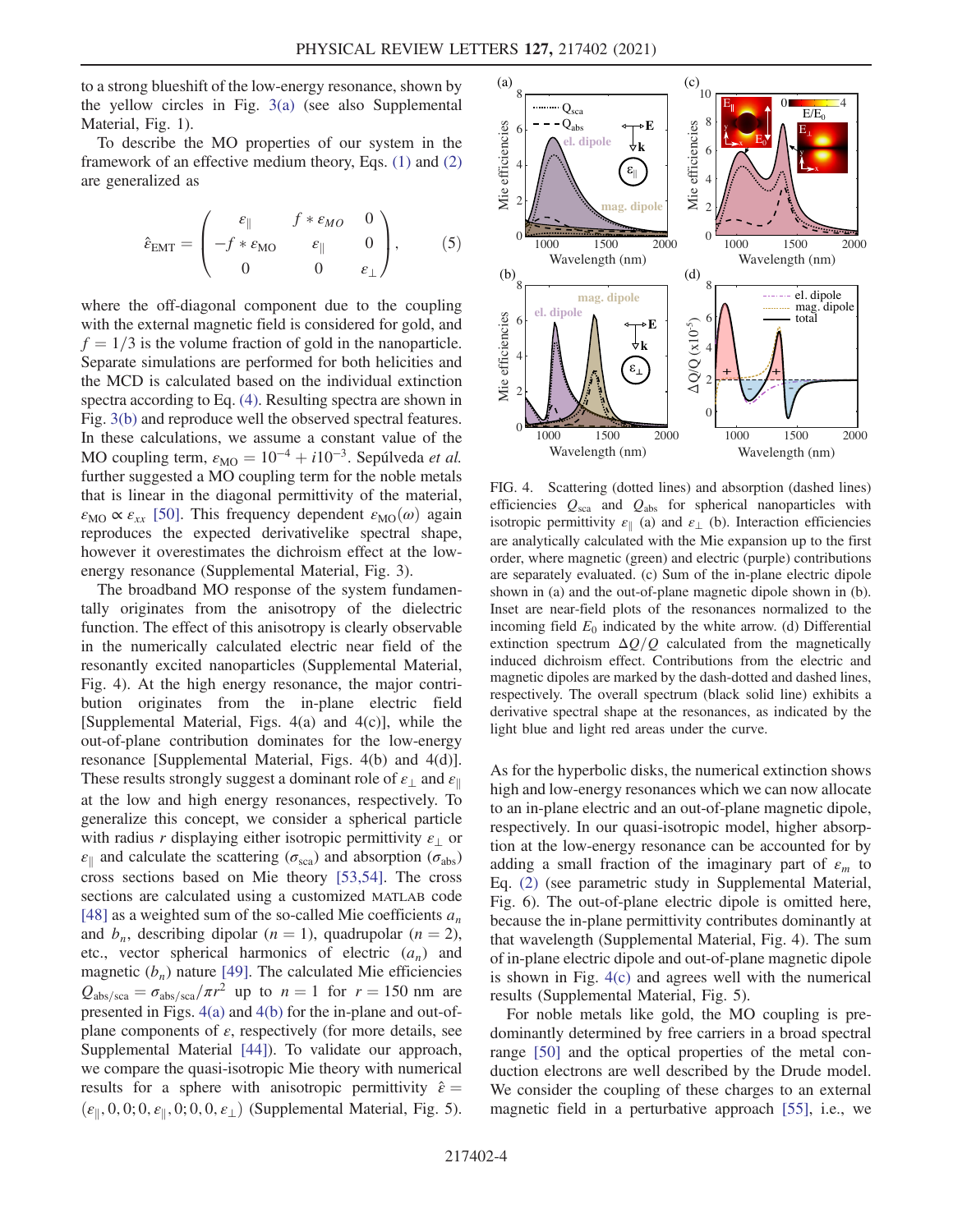introduce a magnetic-field-dependent dielectric function of the metal,  $\varepsilon_m = \varepsilon_m^0 \pm \varepsilon_{\text{MCD}}(H)$ . Since a change in the helicity of the incoming light is topologically equivalent to an inversion of the magnetic field direction, we can also understand the MCD in terms of a magnetically induced change of the plasmonic resonance condition for a fixed polarization of the incoming light. In our perturbative approach, we can express their MO coupling as [[23](#page-5-17)]

$$
\varepsilon_{\rm MCD}(H) = \frac{-2\omega_c(H)\omega_p^2 \tau^3}{[\omega_c(H)^2 \tau^2 - \tau^2 \omega^2 + 1]^2 + 4\tau^2 \omega^2}, \quad (6)
$$

where  $\tau$  is the electron relaxation time,  $\omega_p^2 = Ne^2/\epsilon_0 m^*$ the plasma frequency, and  $\omega_c(H) = eH/m^*$  the magneticfield-dependent cyclotron frequency (e is the electron charge,  $m^*$  the effective mass, and N the electron density). Inverting the applied magnetic field will thus change the orbital frequency of the free carriers, leading to a H-dependent modification of the plasmonic resonance condition, resulting in a spectral shift of the mode for an applied magnetic field. We can then express the induced MCD via the change in extinction caused by inversion of the magnetic field direction as

$$
\frac{\Delta Q}{Q} = \frac{Q^{(+H)} - Q^{(-H)}}{Q^{(H=0)}},\tag{7}
$$

where  $Q^{(H=0)}$  is the extinction efficiency at  $H = 0$ . The corresponding spectrum is shown in Fig. [4\(d\)](#page-3-0) (black solid line). From the Mie expansion of the extinction, we can distinguish the contributions to the dichroism coming from either the electric (dash-dotted line) or the magnetic (dashed line) dipole resonance, thus obtaining a derivativelike spectral shape of the differential spectrum at both resonances, which describes well the induced dichroism observed in our experiments.

Finally, it is worth noticing that this system can be directly used also for active control of the polarization state of light via the polar MO Kerr effect without losing on modulation strength. Additionally, we can expect MO coupling in the longitudinal configuration, where the response should be one order of magnitude less strong. However, in the latter case nontrivial coupling between the different resonances might provide additional enhancement [[35](#page-6-3)]. As well, we expect that all these MO effects can be enhanced by at least two orders of magnitude if the metallic building block is a magnetic material. Moreover, if the metallic layer is made of  $Co/Pt$  or Au/Co multilayers, this will help in reducing the applied field by almost one order of magnitude due to the strong magnetic anisotropy promoting magnetization along the out-of-plane direction [\[56,](#page-6-21)[57](#page-6-22)]. Alternatively, the use of magnetic garnets as dielectric building blocks can also boost the MO response of these nanoparticles, as was previously demonstrated in iron garnets doped with gold nanoparticles and multilayered magnetoplasmonic crystals [\[58](#page-6-23)–[60\]](#page-7-0). Although the quality factor of the resonances reported in this work is not high and will further decrease when magnetic materials are employed, it was recently demonstrated for pure plasmonic nanoparticles that this factor can be improved, even by orders of magnitude compared to that of the constituent build blocks, by ordering the particles in a crystal-like structure and playing with their size and shape [[61](#page-7-1)]. This approach will add interesting perspectives on how to combine coherent interparticle coupling, such as for surface lattice resonances, with anisotropic optical dispersion.

In conclusion, we experimentally and theoretically demonstrated MO activity in type-II hyperbolic nanoparticles by reasonably low (∼1 T) external magnetic fields. Numerical simulations support the experimental results and prove the viability of the effective medium theory for the description of the anisotropic permittivity of these nanoparticles. Moreover, numerical modeling allows addressing the MO coupling in terms of induced changes in the current density of the system. We established a Mie-theory-based analytical model, calculating the MO response by considering the interaction of a static magnetic field with hyperbolic dispersion-induced magnetic and electric dipolar modes in individual nanoparticles. Beyond fundamental insights on the physics of the system, this analytical approach is general and can be expanded to other geometries and materials. Our results open exciting opportunities for the development of novel nanophotonic active materials combining the benefits of subwavelength light manipulation with the ability to freely tune the MO response via control over the anisotropy in the permittivity of the system.

N. M. acknowledges support from the Luxembourg National Research Fund (Grant No. C19/MS/13624497 "ULTRON") and the European Union under the FETOPEN-01-2018-2019-2020 call (Grant No. 964363 "ProID"). D. B. acknowledge support from the European Research Council (Grant No. 819871 "UpTEMPO"). D. B. and N. M. acknowledge support from the ERDF Program (Grant No. 2017-03-022-19 'Lux-Ultra-Fast'). A. G., G. P., E. P. V., A. D., and F. P. acknowledge the financial support of H2020 FETOPEN-2016-2017 Grant No. 737709 FEMTOTERABYTE (E.C.). A.G., G.P., and F.P. acknowledge the financial support of Italian MIUR through PRIN 2017 (project Q-ChiSS). J. K. acknowledges support from the Deutsche Forschungsgemeinschaft (DFG, Project No. 425217212, SFB 1432).

<span id="page-4-2"></span><span id="page-4-1"></span><span id="page-4-0"></span>[\\*](#page-0-0) These authors contributed equally to this work. [†](#page-0-1) francesco.pineider@unipi.it [‡](#page-0-1) nicolo.maccaferri@uni.lu nicolo.maccaferri@umu.se

<span id="page-4-3"></span>[1] N. Maccaferri, I. Zubritskaya, I. Razdolski, I.-A. Chioar, V. Belotelov, V. Kapaklis, P. M. Oppeneer, and A. Dmitriev,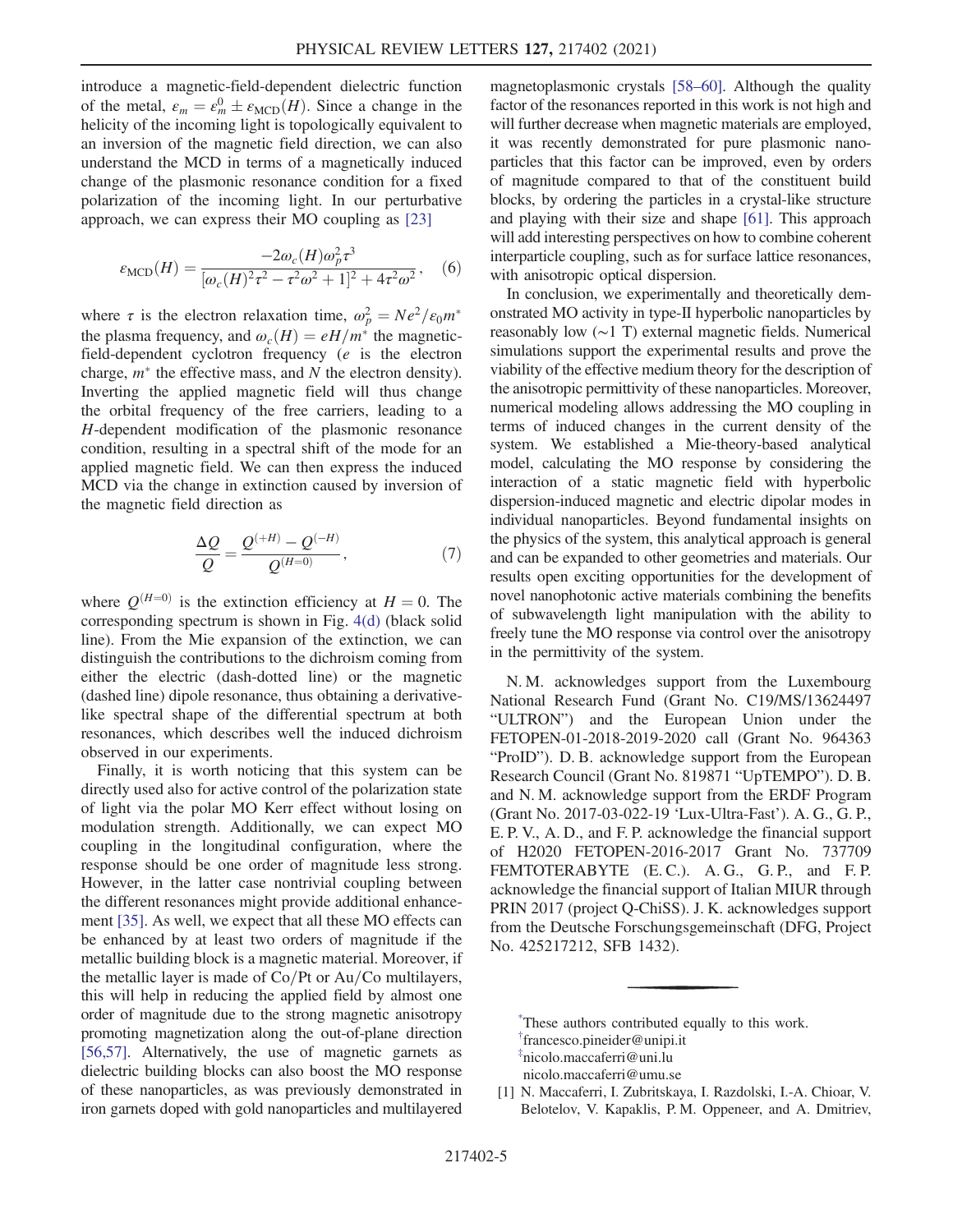Nanoscale magnetophotonics, [J. Appl. Phys.](https://doi.org/10.1063/1.5100826) 127, 080903 [\(2020\).](https://doi.org/10.1063/1.5100826)

- <span id="page-5-0"></span>[2] A. Poddubny, I. Iorsh, P. Belov, and Y. Kivshar, Hyperbolic metamaterials, [Nat. Photonics](https://doi.org/10.1038/nphoton.2013.243) 7, 948 (2013).
- <span id="page-5-1"></span>[3] I. I. Smolyaninov, Hyperbolic metamaterial geometries and basic properties, in Hyperbolic Metamaterials (Morgan & Claypool Publishers, San Rafael, 2018), [https://dx.doi.org/](https://dx.doi.org/10.1088/978-1-6817-4565-7) [10.1088/978-1-6817-4565-7](https://dx.doi.org/10.1088/978-1-6817-4565-7).
- <span id="page-5-2"></span>[4] K. V. Sreekanth, Y. Alapan, M. ElKabbash, E. Ilker, M. Hinczewski, U. A. Gurkan, A. De Luca, and G. Strangi, Extreme sensitivity biosensing platform based on hyperbolic metamaterials, Nat. Mater. 15[, 621 \(2016\).](https://doi.org/10.1038/nmat4609)
- <span id="page-5-3"></span>[5] A. Carrara, N. Maccaferri, A. Cerea, A. Bozzola, F. De Angelis, R. Proietti Zaccaria, and A. Toma, Plasmon hybridization in compressible metal-insulator-metal nanocavities: An optical approach for sensing deep sub-wavelength deformation, Adv. Opt. Mater. 8[, 2000609 \(2020\).](https://doi.org/10.1002/adom.202000609)
- <span id="page-5-4"></span>[6] J. A. Dionne, L. A. Sweatlock, H. A. Atwater, and A. Polman, Planar metal plasmon waveguides: Frequencydependent dispersion, propagation, localization, and loss beyond the free electron model, [Phys. Rev. B](https://doi.org/10.1103/PhysRevB.72.075405) 72, 075405 [\(2005\).](https://doi.org/10.1103/PhysRevB.72.075405)
- <span id="page-5-5"></span>[7] V.Caligiuri,A. Pianelli,M.Miscuglio, A. Patra,N.Maccaferri, R. Caputo, and A. De Luca, Near- and mid-infrared graphenebased photonic architectures for ultrafast and low-power electro-optical switching and ultra-high resolution imaging, [ACS Appl. Nano Mater.](https://doi.org/10.1021/acsanm.0c02690) 3, 12218 (2020).
- <span id="page-5-6"></span>[8] W. Wenyang, L. Fan, W. Zang, X. Yang, P. Zhan, Z. Chen, and Z. Wang, Second harmonic generation enhancement from a nonlinear nanocrystal integrated hyperbolic metamaterial cavity, Opt. Express 25[, 21342 \(2017\)](https://doi.org/10.1364/OE.25.021342).
- [9] S. Kruk, M. Weismann, A. Yu. Bykov, E. A. Mamonov, I. A. Kolmychek, T. Murzina, N. C. Panoiu, D. N. Neshev, and Y. S. Kivshar, Enhanced magnetic second-harmonic generation from resonant metasurfaces, [ACS Photonics](https://doi.org/10.1021/acsphotonics.5b00215) 2, 1007 [\(2015\).](https://doi.org/10.1021/acsphotonics.5b00215)
- [10] S. Suresh, O. Reshef, M. Z. Alam, J. Upham, M. Karimi, and R. W. Boyd, Enhanced nonlinear optical responses of layered epsilon-near-zero metamaterials at visible frequencies, [ACS Photonics](https://doi.org/10.1021/acsphotonics.0c01178) 8, 125 (2021).
- [11] J. Kuttruff, D. Garoli, J. Allerbeck, R. Krahne, A. De Luca, D. Brida, V. Caligiuri, and N. Maccaferri, Ultrafast alloptical switching enabled by epsilon-near-zero-tailored absorption in metal-insulator nanocavities, [Commun. Phys.](https://doi.org/10.1038/s42005-020-0379-2) 3[, 114 \(2020\).](https://doi.org/10.1038/s42005-020-0379-2)
- <span id="page-5-7"></span>[12] N. Maccaferri, A. Zilli, T. Isoniemi, L. Ghirardini, M. Iarossi, M. Finazzi, M. Celebrano, and F. De Angelis, Enhanced nonlinear emission from single multilayered metal-dielectric nanocavities resonating in the near-infrared, [ACS Photonics](https://doi.org/10.1021/acsphotonics.0c01500) 8, 512 (2021).
- <span id="page-5-8"></span>[13] S. R. K. C. Indukuri, J. Bar-David, N. Mazurski, and U. Levy, Ultrasmall mode volume hyperbolic nanocavities for enhanced light-matter interaction at the nanoscale, ACS Nano 13[, 11770 \(2019\)](https://doi.org/10.1021/acsnano.9b05730).
- [14] D. Lu, H. Qian, K. Wang, H. Shen, F. Wei, Y. Jiang, E. E. Fullerton, P. K. L. Yu, and Z. Liu, Nanostructuring multilayer hyperbolic metamaterials for ultrafast and bright green InGaN quantum wells, Adv. Mater. 30[, 1706411 \(2018\).](https://doi.org/10.1002/adma.201706411)
- [15] S. R. K. C. Indukuri, C. Frydendahl, J. Bar-David, N. Mazurski, and U. Levy,  $WS_2$  monolayers coupled to

hyperbolic metamaterial nanoantennas: Broad implications for light-matter-interaction applications, [ACS Appl. Nano](https://doi.org/10.1021/acsanm.0c02186) Mater. 3[, 10226 \(2020\)](https://doi.org/10.1021/acsanm.0c02186).

- <span id="page-5-9"></span>[16] D. Lu, J. J. Kan, E. E. Fullerton, and Z. Liu, Enhancing spontaneous emission rates of molecules using nanopatterned multilayer hyperbolic metamaterials, [Nat. Nanotech](https://doi.org/10.1038/nnano.2013.276)nol. 9[, 48 \(2014\).](https://doi.org/10.1038/nnano.2013.276)
- <span id="page-5-10"></span>[17] V. Caligiuri, R. Dhama, K. V. Sreekanth, G. Strangi, and A. De Luca, Dielectric singularity in hyperbolic metamaterials: The inversion point of coexisting anisotropies, [Sci. Rep.](https://doi.org/10.1038/srep20002) 6, [20002 \(2016\).](https://doi.org/10.1038/srep20002)
- <span id="page-5-11"></span>[18] X. Wang, H. Wang, J. Jian, B. X. Rutherford, X. Gao, X. Xu, and H. Wang, Metal-free oxide-nitride heterostructure as a tunable hyperbolic metamaterial platform, [Nano Lett.](https://doi.org/10.1021/acs.nanolett.0c02440) 20[, 6614 \(2020\)](https://doi.org/10.1021/acs.nanolett.0c02440). [19] I. A. Kolmychek, A. R. Pomozov, A. P. Leontiev, K. S.
- Napolskii, and T. V. Murzina, Magneto-optical effects in hyperbolic metamaterials, Opt. Lett. 43[, 3917 \(2018\)](https://doi.org/10.1364/OL.43.003917).
- [20] I. V. Malysheva, I. A. Kolmychek, A. M. Romashkina, A. P. Leontiev, K. S. Napolskii, and T. V. Murzina, Magnetooptical effects in hyperbolic metamaterials based on ordered arrays of bisegmented gold/nickel nanorods, [Nanotechnol](https://doi.org/10.1088/1361-6528/abf691)ogy 32[, 305710 \(2021\).](https://doi.org/10.1088/1361-6528/abf691)
- <span id="page-5-12"></span>[21] B. Fan, M. E. Nasir, L. H. Nicholls, A. V. Zayats, and V. A. Podolskiy, Magneto-optical metamaterials: Nonreciprocal transmission and Faraday effect enhancement, [Adv. Opt.](https://doi.org/10.1002/adom.201801420) Mater. 7[, 1801420 \(2019\).](https://doi.org/10.1002/adom.201801420)
- <span id="page-5-13"></span>[22] A. López-Ortega, M. Zapata-Herrera, N. Maccaferri, M. Pancaldi, M. Garcia, A. Chuvilin, and P. Vavassori, Enhanced magnetic modulation of light polarization exploiting hybridization with multipolar dark plasmons in magnetoplasmonic nanocavities, [Light Sci. Appl.](https://doi.org/10.1038/s41377-020-0285-0) 9, 49 (2020).
- <span id="page-5-17"></span>[23] G. Armelles, A. Cebollada, A. García-Martín, and M. U. González, Magnetoplasmonics: Combining magnetic and plasmonic functionalities, [Adv. Opt. Mater.](https://doi.org/10.1002/adom.201200011) 1, 10 (2013).
- [24] N. Maccaferri, Coupling phenomena and collective effects in resonant meta-atoms supporting both plasmonic and (opto-)magnetic functionalities: An overview on properties and applications, [J. Opt. Soc. Am. B](https://doi.org/10.1364/JOSAB.36.00E112) 36, E112 (2019).
- [25] D. O. Ignatyeva, D. Karki, A. A. Voronov, M. A. Kozhaev, D. M. Krichevsky, A. I. Chernov, M. Levy, and V. I. Belotelov, All-dielectric magnetic metasurface for advanced light control in dual polarizations combined with high-Q resonances, [Nat. Commun.](https://doi.org/10.1038/s41467-020-19310-x) 11, 5487 (2020).
- <span id="page-5-16"></span>[26] F. Pineider, G. Campo, V. Bonanni, C. de Julián Fernández, G. Mattei, A. Caneschi, and C. Sangregorio, Circular magnetoplasmonic modes in gold nanoparticles, [Nano Lett.](https://doi.org/10.1021/nl402394p) 13[, 4785 \(2013\)](https://doi.org/10.1021/nl402394p).
- <span id="page-5-14"></span>[27] A. Gabbani, E. Fantechi, G. Petrucci, G. Campo, C. de Julián Fernández, P. Ghigna, L. Sorace, V. Bonanni, M. Gurioli, C. Sangregorio, and F. Pineider, Dielectric effects in FeO x-coated Au nanoparticles boost the magnetoplasmonic response: Implications for active plasmonic devices, [ACS](https://doi.org/10.1021/acsanm.0c02588) [Appl. Nano Mater.](https://doi.org/10.1021/acsanm.0c02588) 4, 1057 (2021).
- <span id="page-5-15"></span>[28] N. Maccaferri, K. E. Gregorczyk, T. V. A. G. de Oliveira, M. Kataja, S. van Dijken, Z. Pirzadeh, A. Dmitriev, J. Åkerman, M. Knez, and P. Vavassori, Ultrasensitive and label-free molecular-level detection enabled by light phase control in magnetoplasmonic nanoantennas, [Nat. Commun.](https://doi.org/10.1038/ncomms7150) 6, 6150 [\(2015\).](https://doi.org/10.1038/ncomms7150)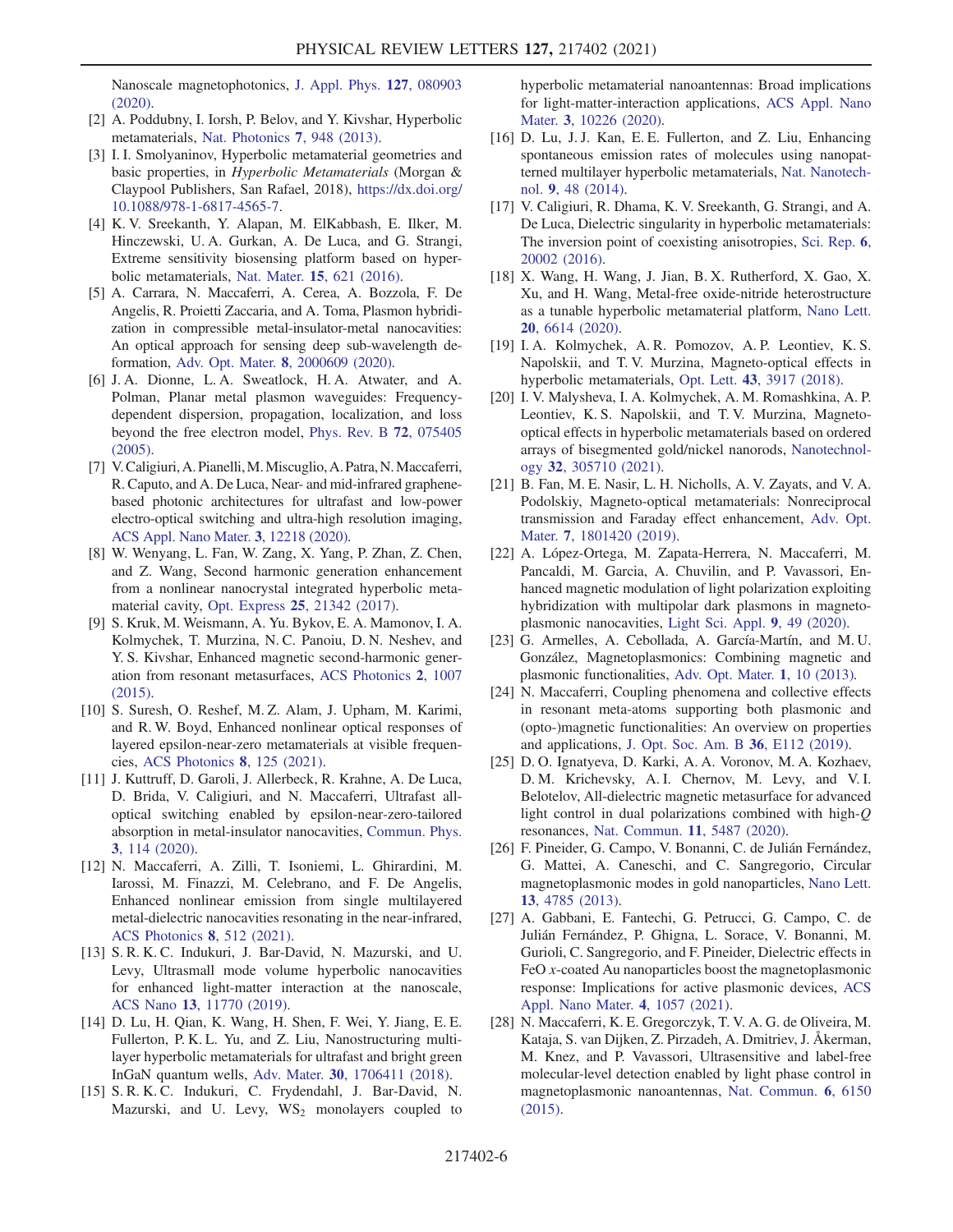- [29] B. F. Diaz-Valencia, J. R. Mejía-Salazar, O. N. Oliveira Jr., N. Porras-Montenegro, and P. Albella, Enhanced transverse magneto-optical Kerr effect in magnetoplasmonic crystals for the design of highly sensitive plasmonic (bio)sensing platforms, ACS Omega 2[, 7682 \(2017\)](https://doi.org/10.1021/acsomega.7b01458).
- [30] V. T. Tran, J. Kim, L. T. Tufa, S. Oh, J. Kwon, and J. Lee, Magnetoplasmonic nanomaterials for biosensing/imaging and in vitro/in vitro biousability, [Anal. Chem.](https://doi.org/10.1021/acs.analchem.7b04255) 90, 225 [\(2018\).](https://doi.org/10.1021/acs.analchem.7b04255)
- [31] D. O. Ignatyeva, P. O. Kapralov, G. A. Knyazev, S. K. Sekatskii, G. Dietler, M. Nur-E-Alam, M. Vasiliev, K. Alameh, and V. I. Belotelov, High- $O$  surface modes in photonic crystal/iron garnet film heterostructures for sensor applications, JETP Lett. 104[, 679 \(2016\)](https://doi.org/10.1134/S0021364016220094).
- <span id="page-6-0"></span>[32] M. G. Manera, A. Colombelli, A. Taurino, A. García-Martín, and R. Rella, Magneto-optical properties of noble-metal nanostructures: Functional nanomaterials for bio sensing, Sci. Rep. 8[, 12640 \(2018\)](https://doi.org/10.1038/s41598-018-30862-3).
- <span id="page-6-1"></span>[33] D. O. Ignatyeva, C. S. Davies, D. A. Sylgacheva, A. Tsukamoto, H. Yoshikawa, P. O. Kapralov, A. Kirilyuk, V. I. Belotelov, and A. V. Kimel, Plasmonic layer-selective all-optical switching of magnetization with nanometer resolution, [Nat. Commun.](https://doi.org/10.1038/s41467-019-12699-0) 10, 4786 (2019).
- <span id="page-6-2"></span>[34] I. A. Novikov, M. A. Kiryanov, P. K. Nurgalieva, A. Yu. Frolov, V. V. Popov, T. V. Dolgova, and A. A. Fedyanin, Ultrafast magneto-optics in nickel magnetoplasmonic crystals, Nano Lett. 20[, 8615 \(2020\).](https://doi.org/10.1021/acs.nanolett.0c03305)
- <span id="page-6-3"></span>[35] K. Lodewijks, N. Maccaferri, T. Pakizeh, R. K. Dumas, I. Zubritskaya, J. Åkerman, P. Vavassori, and A. Dmitriev, Magnetoplasmonic design rules for active magneto-optics, Nano Lett. 14[, 7207 \(2014\)](https://doi.org/10.1021/nl504166n).
- [36] J. Y. Chin, T. Steinle, T. Wehlus, D. Dregely, T. Weiss, V. I. Belotelov, B. Stritzker, and H. Giessen, Nonreciprocal plasmonics enables giant enhancement of thin-film Faraday rotation, [Nat. Commun.](https://doi.org/10.1038/ncomms2609) 4, 1599 (2013).
- [37] D. Floess, M. Hentschel, T. Weiss, H.-U. Habermeier, J. Jiao, S. G. Tikhodeev, and H. Giessen, Plasmonic Analog of Electromagnetically Induced Absorption Leads to Giant Thin Film Faraday Rotation of 14°, [Phys. Rev. X](https://doi.org/10.1103/PhysRevX.7.021048) 7, 021048 [\(2017\).](https://doi.org/10.1103/PhysRevX.7.021048)
- <span id="page-6-4"></span>[38] D. Floess and H. Giessen, Nonreciprocal hybrid magnetoplasmonics, [Rep. Prog. Phys.](https://doi.org/10.1088/1361-6633/aad6a8) 81, 116401 (2018).
- <span id="page-6-5"></span>[39] F. Wu, G. Lu, Z. Guo, H. Jiang, C. Xue, M. Zheng, C. Chen, G. Du, and H. Chen, Redshift Gaps in One-Dimensional Photonic Crystals Containing Hyperbolic Metamaterials, [Phys. Rev. Applied](https://doi.org/10.1103/PhysRevApplied.10.064022) 10, 064022 (2018).
- <span id="page-6-6"></span>[40] S. S. Kruk, C. Helgert, M. Decker, I. Staude, C. Menzel, C. Etrich, C. Rockstuhl, C. Jagadish, T. Pertsch, D. N. Neshev, and Y. S. Kivshar, Optical metamaterials with quasicrystalline symmetry: Symmetry-induced optical isotropy, [Phys.](https://doi.org/10.1103/PhysRevB.88.201404) Rev. B 88[, 201404\(R\) \(2013\)](https://doi.org/10.1103/PhysRevB.88.201404).
- <span id="page-6-7"></span>[41] N. Maccaferri, Y. Zhao, T. Isoniemi, M. Iarossi, A. Parracino, G. Strangi, and F. De Angelis, Hyperbolic meta-antennas enable full control of scattering and absorption of light, [Nano](https://doi.org/10.1021/acs.nanolett.8b04841) Lett. 19[, 1851 \(2019\).](https://doi.org/10.1021/acs.nanolett.8b04841)
- <span id="page-6-8"></span>[42] T. Isoniemi, N. Maccaferri, Q. M. Ramasse, G. Strangi, and F. De Angelis, Electron energy loss spectroscopy of bright and dark modes in hyperbolic metamaterial nanostructures, Adv. Opt. Mater. 8[, 2000277 \(2020\).](https://doi.org/10.1002/adom.202000277)
- <span id="page-6-9"></span>[43] H. Fredriksson, Y. Alaverdyan, A. Dmitriev, C. Langhammer, D. S. Sutherland, M. Zäch, and B. Kasemo, Hole-mask colloidal lithography, Adv. Mater. 19[, 4297 \(2007\)](https://doi.org/10.1002/adma.200700680).
- <span id="page-6-10"></span>[44] See Supplemental Material at [http://link.aps.org/supplemental/](http://link.aps.org/supplemental/10.1103/PhysRevLett.127.217402) [10.1103/PhysRevLett.127.217402](http://link.aps.org/supplemental/10.1103/PhysRevLett.127.217402) for more details about samples fabrication, which includes Ref. [43]; more details about numerical simulations, which includes Ref. [45]; more details about experimental measurements, which includes Refs. [46,47]more details about the analytical calculations, which includes Refs. [48,49].
- <span id="page-6-11"></span>[45] A. Rakić, A. Djurišić, J. Elazar, and M. Majewski, Optical properties of metallic films for vertical-cavity optoelectronic devices, [Appl. Opt.](https://doi.org/10.1364/AO.37.005271) 37, 5271.
- <span id="page-6-14"></span>[46] B. Han, X. Gao, J. Lv, and Z. Tang, Magnetic circular dichroism in nanomaterials: New opportunity in understanding and modulation of excitonic and plasmonic resonances, Adv. Mater. 32[, 1801491 \(2020\)](https://doi.org/10.1002/adma.201801491).
- <span id="page-6-15"></span>[47] W. R. A. Mason, A Practical Guide to Magnetic Circular Dichroism Spectroscopy (Wiley-Interscience, New York, 2007).
- <span id="page-6-18"></span>[48] C. Matzler, MATLAB functions for Mie scattering and absorption, IAP Res. Rep. No. 2002-11 2002.
- <span id="page-6-19"></span>[49] C. F. Bohren and D. R. Huffman, *Absorption and Scattering of* Light by Small Particles (John Wiley & Sons, New York, 2008).
- <span id="page-6-12"></span>[50] B. Sepúlveda, J. B. González-Díaz, A. García-Martín, L. M. Lechuga, and G. Armelles, Plasmon-Induced Magneto-Optical Activity in Nanosized Gold Disks, [Phys. Rev. Lett.](https://doi.org/10.1103/PhysRevLett.104.147401) 104[, 147401 \(2010\).](https://doi.org/10.1103/PhysRevLett.104.147401)
- [51] N. Maccaferri, A. Berger, S. Bonetti, V. Bonanni, M. Kataja, Q. H. Qin, S. van Dijken, Z. Pirzadeh, A. Dmitriev, J. Nogués, J. Åkerman, and P. Vavassori, Tuning the Magneto-Optical Response of Nanosize Ferromagnetic Ni Disks Using the Phase of Localized Plasmons, [Phys. Rev. Lett.](https://doi.org/10.1103/PhysRevLett.111.167401) 111[, 167401 \(2013\).](https://doi.org/10.1103/PhysRevLett.111.167401)
- <span id="page-6-13"></span>[52] N. Maccaferri, M. Kataja, V. Bonanni, S. Bonetti, Z. Pirzadeh, A. Dmitriev, S. van Dijken, J. Åkerman, and P. Vavassori, Effects of a non-absorbing substrate on the magneto-optical Kerr response of plasmonic ferromagnetic nanodisks, [Phys. Status Solidi \(a\)](https://doi.org/10.1002/pssa.201300701) 211, 1067 (2014).
- <span id="page-6-16"></span>[53] G. Mie, Beiträge zur optik trüber medien, speziell kolloidaler metallösungen, [Ann. Phys. \(Berlin\)](https://doi.org/10.1002/andp.19083300302) 330, 377 (1908).
- <span id="page-6-17"></span>[54] M. K. Schmidt, R. Esteban, J. Sáenz, I. Suárez-Lacalle, S. Mackowski, and J. Aizpurua, Dielectric antennas - A suitable platform for controlling magnetic dipolar emission, Opt. Express 20[, 13636 \(2012\)](https://doi.org/10.1364/OE.20.013636).
- <span id="page-6-20"></span>[55] Y. Gu and K. G. Kornev, Plasmon enhanced direct and inverse Faraday effects in nonmagnetic nanocomposites, [J. Opt. Soc. Am. B](https://doi.org/10.1364/JOSAB.27.002165) 27, 2165 (2010).
- <span id="page-6-21"></span>[56] J. Wang, T. Sannomiya, J. Shia, and Y. Nakamura, Perpendicular magnetic anisotropy and perpendicular exchange bias in sputter-deposited  $CoO/CoPt$  multilayer, J. Appl. Phys. 113[, 17D714 \(2013\).](https://doi.org/10.1063/1.4798351)
- <span id="page-6-22"></span>[57] C. Rizal and E.E. Fullerton Perpendicular magnetic anisotropy and microstructure properties of nanoscale  $Co/Au$  multilayers, J. Phys. D 50[, 355002 \(2017\)](https://doi.org/10.1088/1361-6463/aa7c5b).
- <span id="page-6-23"></span>[58] S. Tomita, T. Kato, S. Tsunashima, S. Iwata, M. Fujii, and S. Hayashi Magneto-Optical Kerr Effects of Yttrium-Iron Garnet Thin Films Incorporating Gold Nanoparticles, [Phys.](https://doi.org/10.1103/PhysRevLett.96.167402) Rev. Lett. 96[, 167402 \(2006\).](https://doi.org/10.1103/PhysRevLett.96.167402)